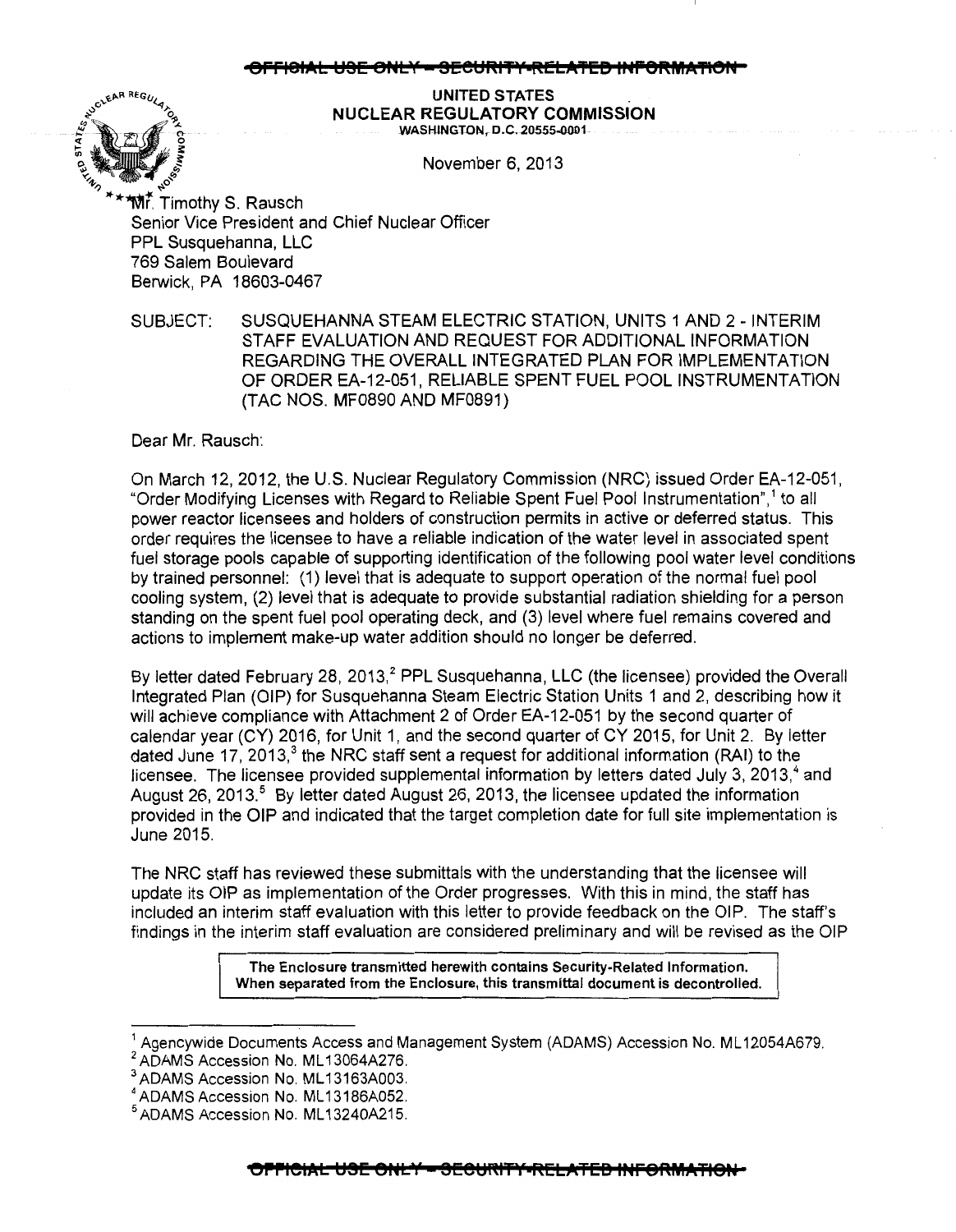T. Rausch and the contract of the contract of the contract of the contract of the contract of the contract of the contract of the contract of the contract of the contract of the contract of the contract of the contract of

is updated. As such, none of the staff's conclusions are to be considered final. A final NRC staff evaluation will be issued after the licensee has provided the information requested.

The interim staff evaluation also includes RAis, response to which the NRC staff needs to complete its review. The licensee should provide the information requested in the 6-month status updates, as the information becomes available. However, the staff requests that all information be provided by September 30, 2014, to ensure that any issues are resolved prior to the date by which the licensee must complete full implementation of Order EA-12-051. The licensee should adjust its schedule for providing information to ensure that all this information is provided by the requested date.

If you have any questions regarding this letter, please contact me at 301-415-4090 or via e-mail at jeffrey.whited@nrc.gov.

Sincerely,

Juffrey A White<br>Jeffrey A. Whited, Project Manager

Plant Licensing Branch 1-2 Division of Operating Reactor Licensing Office of Nuclear Reactor Regulation

Docket Nos. 50-387 and 50-388

Enclosure: Interim Staff Evaluation and Request for Additional Information

cc w/out encl: Distribution via Listserv